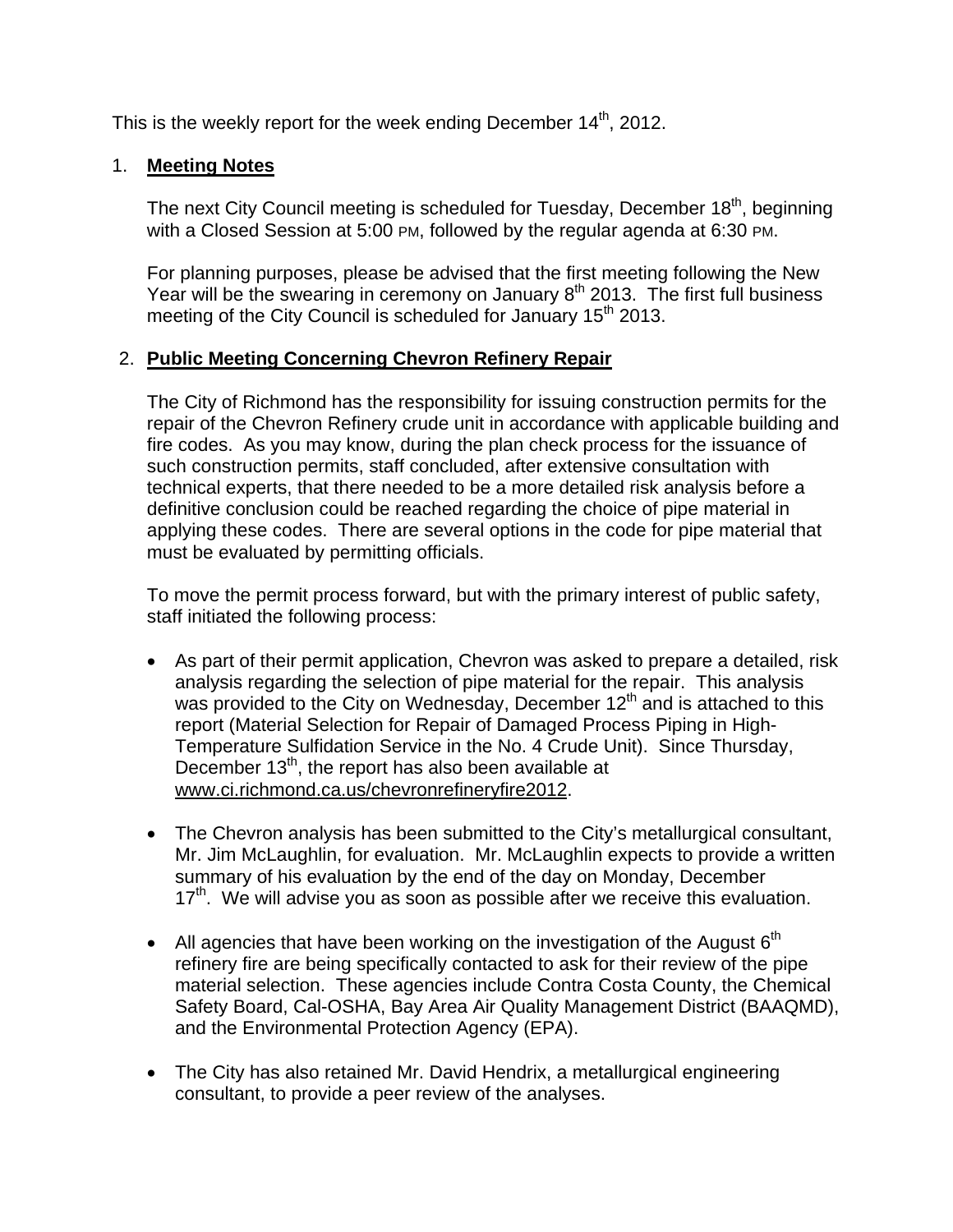Until all this work is completed, City staff has determined not to issue building permits for portions of the repair for damaged process piping in high-temperature sulfidation service in the No. 4 Crude Unit.

At its meeting of December 4<sup>th</sup>, the City Council stressed the importance of transparency in the permitting process, and directed staff to conduct a public meeting to provide information on the factors leading to a decision concerning pipe material before permits were granted for damaged process piping. This meeting has now been scheduled as follows:

| Date:     | Wednesday, December 19, 2012          |  |
|-----------|---------------------------------------|--|
| Time:     | $6:30 \text{ }$ PM                    |  |
| Location: | <b>Richmond City Council Chambers</b> |  |
|           | 440 Civic Center Plaza                |  |

We will continue to provide material as it becomes available to us. Please also check the City's website at www.ci.richmond.ca.us/chevronrefineryfire2012.

#### 3. **Holiday Street Lights Dedication Ceremony and Holiday Festival**

With the flick of a switch Wednesday night, Macdonald Avenue transformed into a downtown vision that many in the City of Richmond have long wanted to see. The East Bay Center for the Performing Arts and the Richmond Main Street Initiative collaborated this year to host the annual Downtown Holiday Festival. This was the first time the newly renovated Arts Center held the event.

Amanda Elliott, Executive Director of the Richmond Main Street Initiative, reported that approximately 500 people attended the event, which featured a photo opportunity with Santa Claus and performances from the Art Center's resident companies. After taking pictures with Santa, children received free gifts, which came from donations from Richmond Main Street, as well as others. It feels like the right season to say that downtown Richmond is "snowballing" and getting bigger and bigger.

The event sponsors included the City of Richmond, Mechanics Bank, and SIMS Metal Management.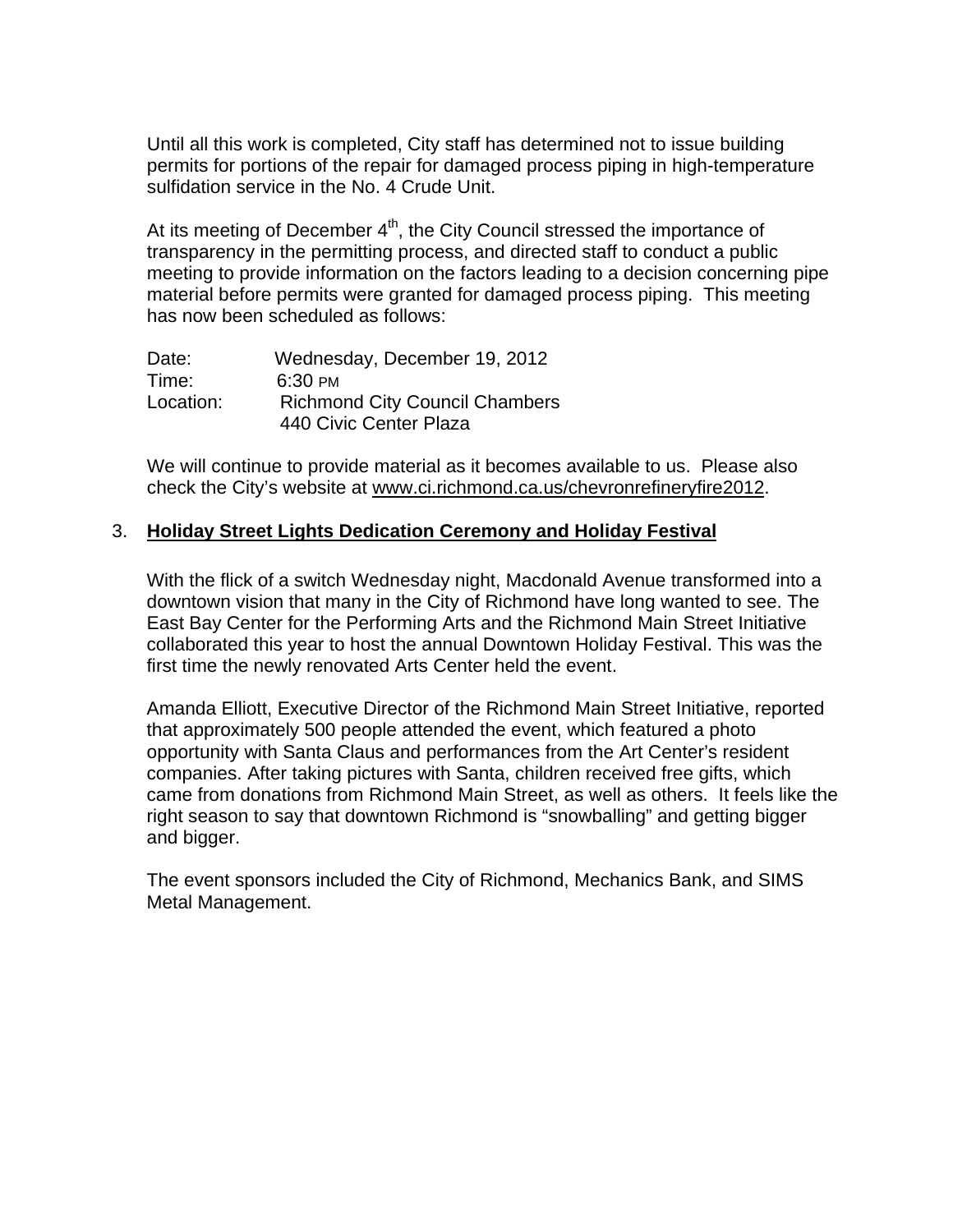

## 4. **Richmond Streets Designated by MTC as "Most Improved"**

The City of Richmond recently received the 2011 Pavement Management Award for the "Most Improved Roads" from the Metropolitan Transportation Commission (MTC). The MTC's Regional Streets and Roads Program annually reports on the regional pavement conditions of local streets and roads. This award recognized the efforts of the City of Richmond and its significant increase in the Pavement Condition Index (PCI) which now stands at 66 (out of 100), an increase of 13 points from 2010.

We fully understand that a great deal of work needs to get done to improve Richmond's streets and roads, but there has been significant financial investment by the City Council, and significant work by the Engineering and Public Works Departments, that seem to be paying off.



MTC Award 2011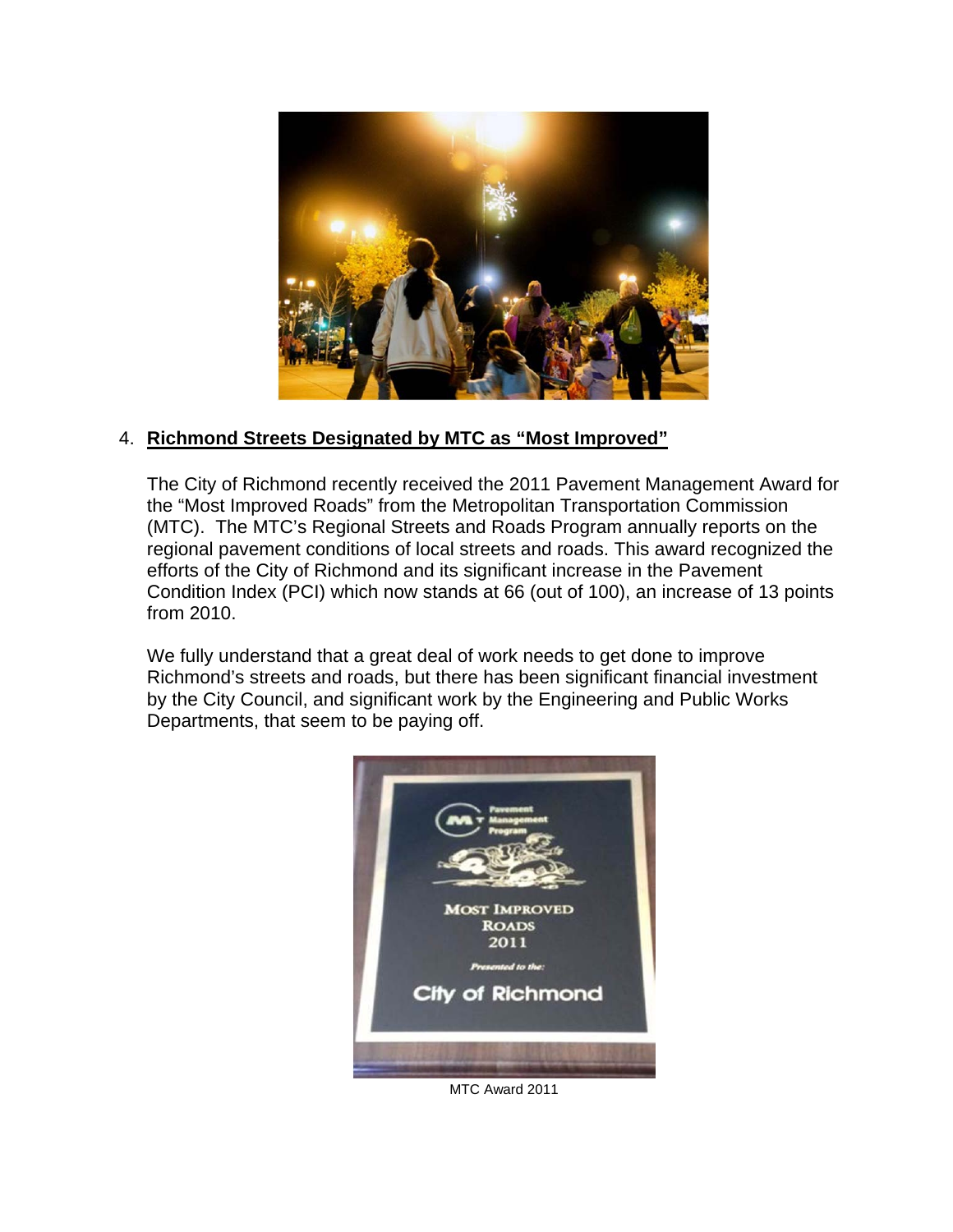# 5. **City Office Closure**

As has been the case during the past two years, as a cost saving measure and with the cooperation of our bargaining units, the City offices will be closed during the holiday week in December, beginning December 24<sup>th</sup>, with offices reopening on January 2<sup>nd</sup>.

The Police and Fire Departments will remain open, and the Recreation, Paratransit, Public Works, and Housing Authority departments will have partial services. The main branch of the Library will be open at reduced hours, and the branch libraries will be closed. (See further details on the schedule for the Library, Recreation, and Paratransit services in items 6 and 7 of this weekly report.)

We will continue to provide updates regarding the work schedule during this holiday week.

# 6. **Richmond Public Library Holiday Hours (Monday, December 24, 2012 through Wednesday, January 2, 2013**

The Richmond Public Library's main branch will be open the following hours during the December holidays:

| Mon.  | Dec. $24^{th}$                               | 1:00 PM to 5:00 PM            |
|-------|----------------------------------------------|-------------------------------|
| Tues. | Dec. 25 <sup>th</sup> (Christmas)            | <b>Closed for the holiday</b> |
| Wed.  | Dec. 26 <sup>th</sup>                        | 12:00 PM to 7:00 PM           |
| Thu.  | Dec. $27th$                                  | 10:00 AM to 5:00 PM           |
| Fri.  | Dec. $28th$                                  | 1:00 PM to 5:00 PM            |
| Sat.  | Dec. 29th                                    | 1:00 PM to 5:00 PM            |
| Sun.  | Dec. $30th$                                  | <b>Closed</b>                 |
| Mon.  | Dec. 31 <sup>st</sup> (New Year's Eve)       | 1:00 PM to 5:00 PM            |
| Tues. | Jan. 1 <sup>st</sup> , 2013 (New Year's Day) | <b>Closed for the holiday</b> |
| Wed.  | Jan. $2^{nd}$                                | 12:00 PM to 7:00 PM           |

The main library's normal hours will resume Thursday, January  $3<sup>rd</sup>$ , 2013. Both the Bayview Branch and the West Side Branch will be closed from Friday, December 21, 2012, through Tuesday, January 1, 2013, and will reopen for normal hours on Wednesday, January 2, 2013.

## 7. **Recreation Highlights**

## 60<sup>th</sup> Annual Richmond Snow Ball

The Annual Snow Ball will be held Saturday, December 15<sup>th</sup>, from 7:00 PM to midnight, at the Richmond Memorial Auditorium. Students from De Anza, El Cerrito, Gompers, Hercules, Kappa, Kennedy, Pinole Valley, Richmond,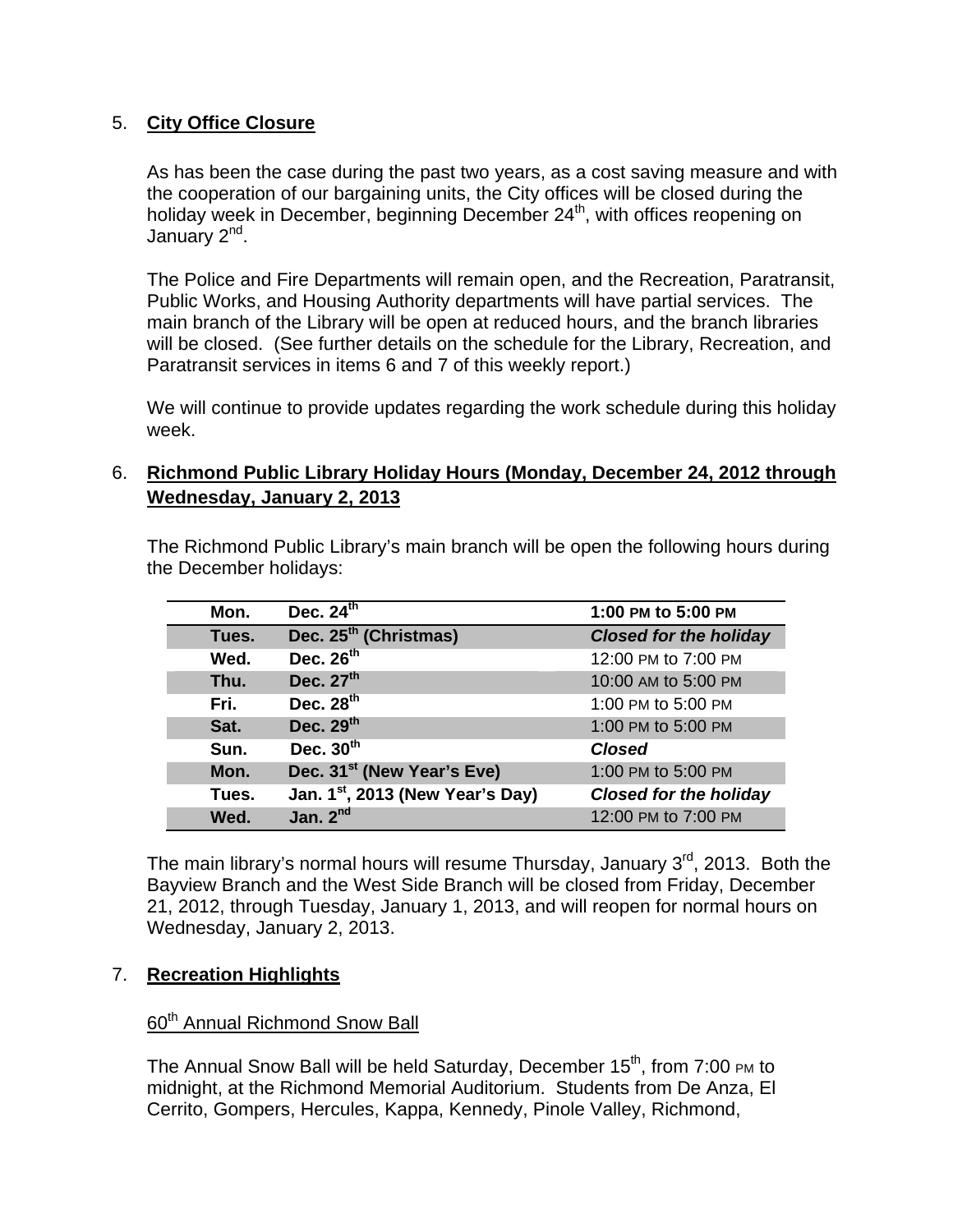Leadership, Middle College, North Campus, and Vista High Schools will celebrate with a Nights in Wonderland theme.

## Disabled Peoples Recreation Center

One of the Adult Morning Program participants is studying to take his driving permit test and uses the computer to do the practice test. While taking the test, staff manipulate the environment to mimic loud noises of DMV to help condition the participant to be less distracted and more controlled.

## **Senior Center Holiday Party**

The 10<sup>th</sup> Annual Senior Center Holiday Party, on Saturday, December 15<sup>th</sup>, has sold out! Richmond Firefighters will be participating again this year and guests are looking forward to another festive event.

#### Recreation Department Holiday Observance Schedule

#### *Community Centers:*

In observance of the holiday season, all Recreation Department facilities will be closed on the following dates:

- $\blacksquare$  December 25, 2012
- December 31, 2012
- **January 1, 2013**
- The Richmond Recreation Complex (3230 Macdonald Avenue) Fitness Center and Gymnasium only will be open as follows:

December 24, 2012 & December 26 – 28, 2012 from 11:00 AM to 3:00 PM

- Richmond Plunge (1 East Avenue) will be open as follows: December 24, 2012 & December 26 – 28, 2012 from 11:00 AM to 3:00 PM
- Shields-Reid Community Center (1410 Kelsey Street) will be open for Weigh of Life classes only as follows: December 26, 2012 & December 28, 2012 9:45 AM to 11:15 AM & 5:45 PM to 7:15 PM
- Nevin Community Center (598 Nevin Avenue) will be open for Weigh of Life classes only as follows:

December 29, 2012 from 9:00 AM to 10:00 AM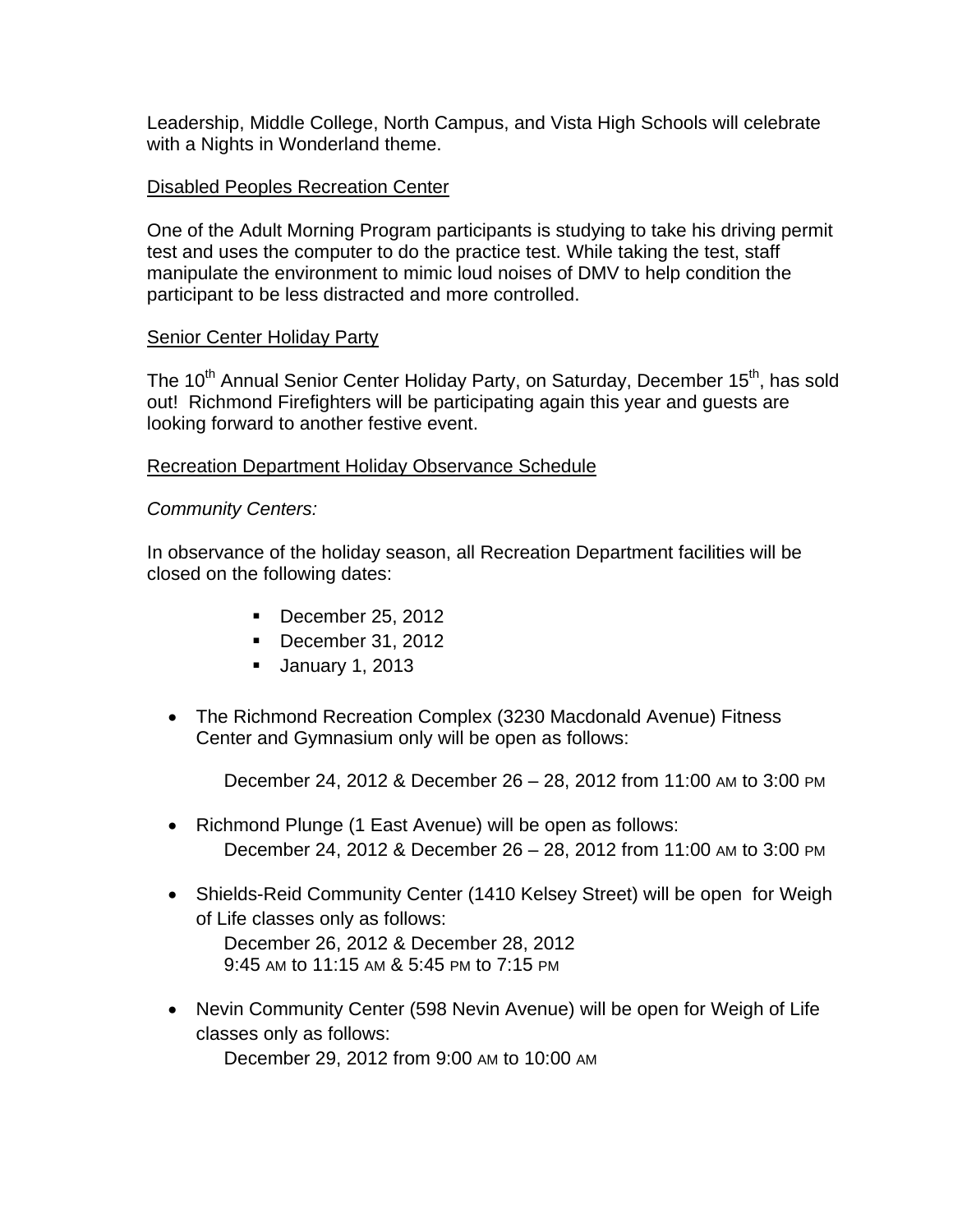The Recreation Department Administrative Offices and all other facilities will be closed from December 24, 2012 to January 1, 2013.

All Recreation Department facilities will resume normal programming on January 2, 2013.

### *Paratransit*:

Regular Paratransit services will be available until 5:00 PM on Friday, December 21, 2012, and will resume on Wednesday, January 2, 2013.

Between December 21st and January 2nd, the Taxi Scrip Program, another transportation service offered through the Paratransit Division, will be available 24 hours per day, as usual. Taxi Scrip tickets must be purchased in the Cashier's Office in City Hall at 450 Civic Center Plaza on the 2nd floor no later than Friday, December 21st by 3:00 PM.

Please call 510-307-8026 to schedule services or if you have any questions.

#### 8. **Public Works Updates**

Facilities Maintenance Division: The Carpenters installed security bollards around the gas meter at the Shields Reid Community Center, repaired the emergency exit at the May Valley Community Center, repaired the employee entrance at the Richmond Police Department, and began the kitchen upgrade at Fire Station 67.

Electricians installed a new alarm panel at the Richmond Recreation Complex, installed a pedestrian walk circuit at  $5<sup>th</sup>$  Street and Pennsylvania Avenue, and removed a knockdown pole on Giant Highway.

Parks and Landscaping Division: Crews supported a tree planting event with Richmond Trees and completed vegetation maintenance along the San Joaquin Street sound wall, Marina Bay Trail, Richmond Parkway and various parks. Crews also completed restoration and installation of the benches at Vincent Park, irrigation installation at Highway 80 and Richmond Parkway, installation of a new sump pump at Monterey Play Lot, and installation of light pole footings and electrical boxes in Marina Green Park.

The Tree Crew trimmed and pruned trees on Roosevelt Avenue, Florida Avenue, 23<sup>rd</sup> Street, and around the Booker T. Anderson Recreation Center.

Streets Division: Pavement Maintenance Crews grinded and paved on Marin Avenue and worked from the outstanding pothole list.